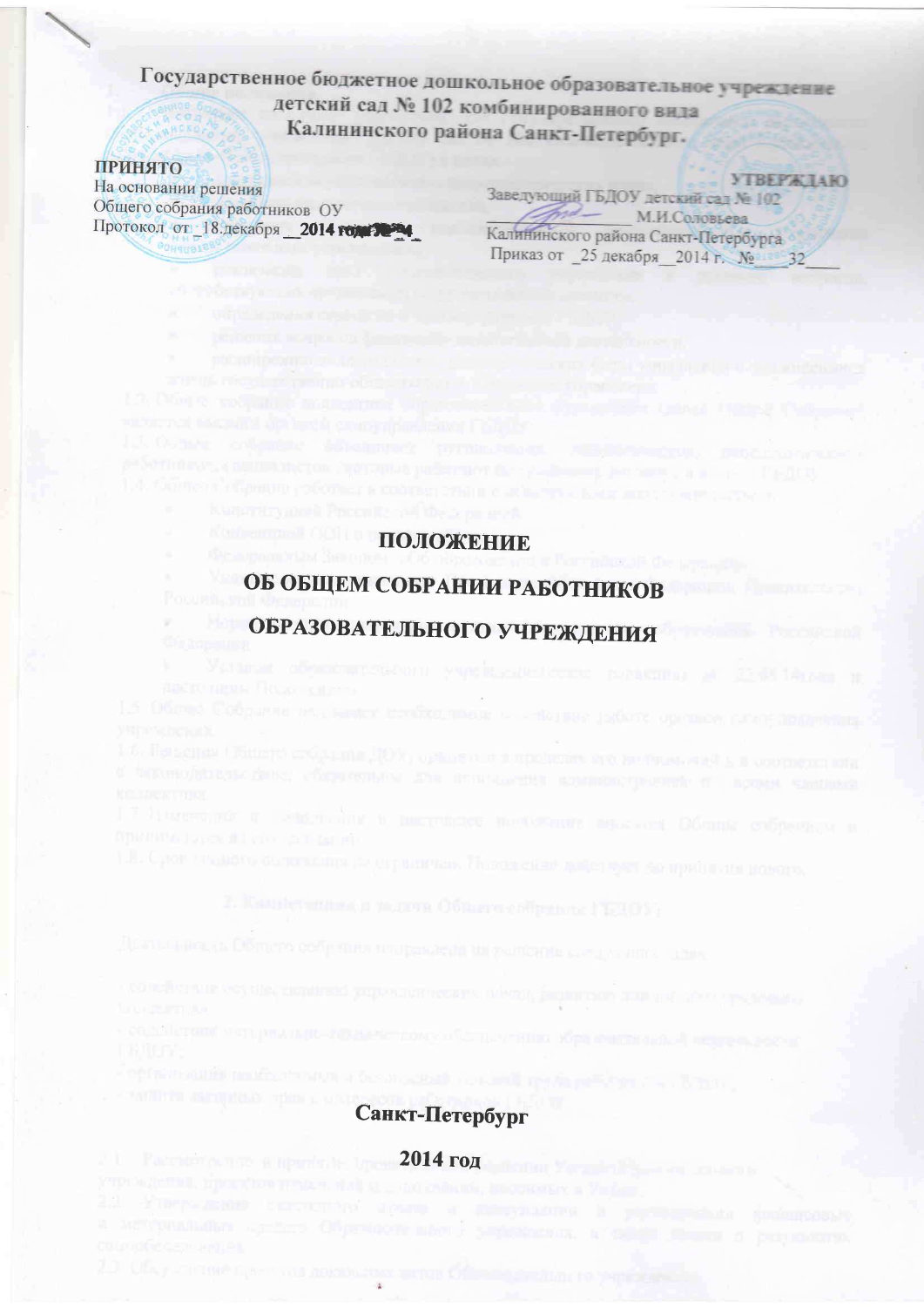#### 1. **Общие положения**

1.1. Настоящее положение разработано для Государственного бюджетного дошкольного образовательного учреждения детский сад № 102 комбинированного вида Калининского района Санкт-Петербурга (далее ГБДОУ) в целях

- содействия осуществлению самоуправленческих начал,
- развитию инициативы коллектива,
- сочетания принципов единоначалия с демократичностью управления образовательным учреждением,
- реализации прав образовательного учреждения в решении вопросов, способствующих организации образовательного процесса,
- определения стратегии и тактики развития ГБДОУ,
- решения вопросов финансово-хозяйственной деятельности,
- расширению коллегиальных, демократических форм управления и воплощению в жизнь государственно-общественных принципов управления.

1.2. Общее собрание коллектива образовательного учреждения (далее Общее Собрание) является высшим органом самоуправления ГБДОУ

1.3. Общее собрание объединяет руководящих, педагогических, непедагогических работников, специалистов, которые работают по трудовому договору в данном ГБДОУ.

1.4. Общее Собрание работает в соответствии с действующим законодательством:

- Конституцией Российской Федерацией
- Конвенцией ООН о правах ребенка
- Федеральным Законом «Об образовании в Российской Федерации»
- Указами и распоряжениями Президента Российской Федерации, Правительства Российской Федерации
- Нормативными правовыми актами Министерства образования Российской Федерации
- Уставом образовательного учреждения (новая редакция) от 22.08.14 года и настоящим Положением

1.5. Общее Собрание оказывает необходимое содействие работе органов самоуправления учреждения.

1.6. Решения Общего собрания ДОУ, принятые в пределах его полномочий и в соответствии с законодательством, обязательны для исполнения администрацией и всеми членами коллектива.

1.7. Изменения и дополнения в настоящее положение вносятся Общим собранием и принимаются на его заседании.

1.8. Срок данного положения не ограничен. Положение действует до принятия нового.

#### 2. Компетенции и задачи Общего собрания ГБДОУ:

Деятельность Общего собрания направлена на решение следующих задач:

- содействие осуществлению управленческих начал, развитию инициативы трудового коллектива:

- содействие материально-техническому обеспечению образовательной деятельности ГБДОУ;

- организация необходимых и безопасных условий труда работников ГБДОУ;

- защита законных прав и интересов работников ГБДОУ.

2.1. Рассмотрение и принятие проекта новой редакции Устава Образовательного учреждения, проектов изменений и дополнений, вносимых в Устав;

2.2. Утверждение ежегодного отчета о поступлении и расходовании финансовых и материальных средств Образовательного учреждения, а также отчета о результатах самообследования;

2.3. Обсуждение проектов локальных актов Образовательного учреждения;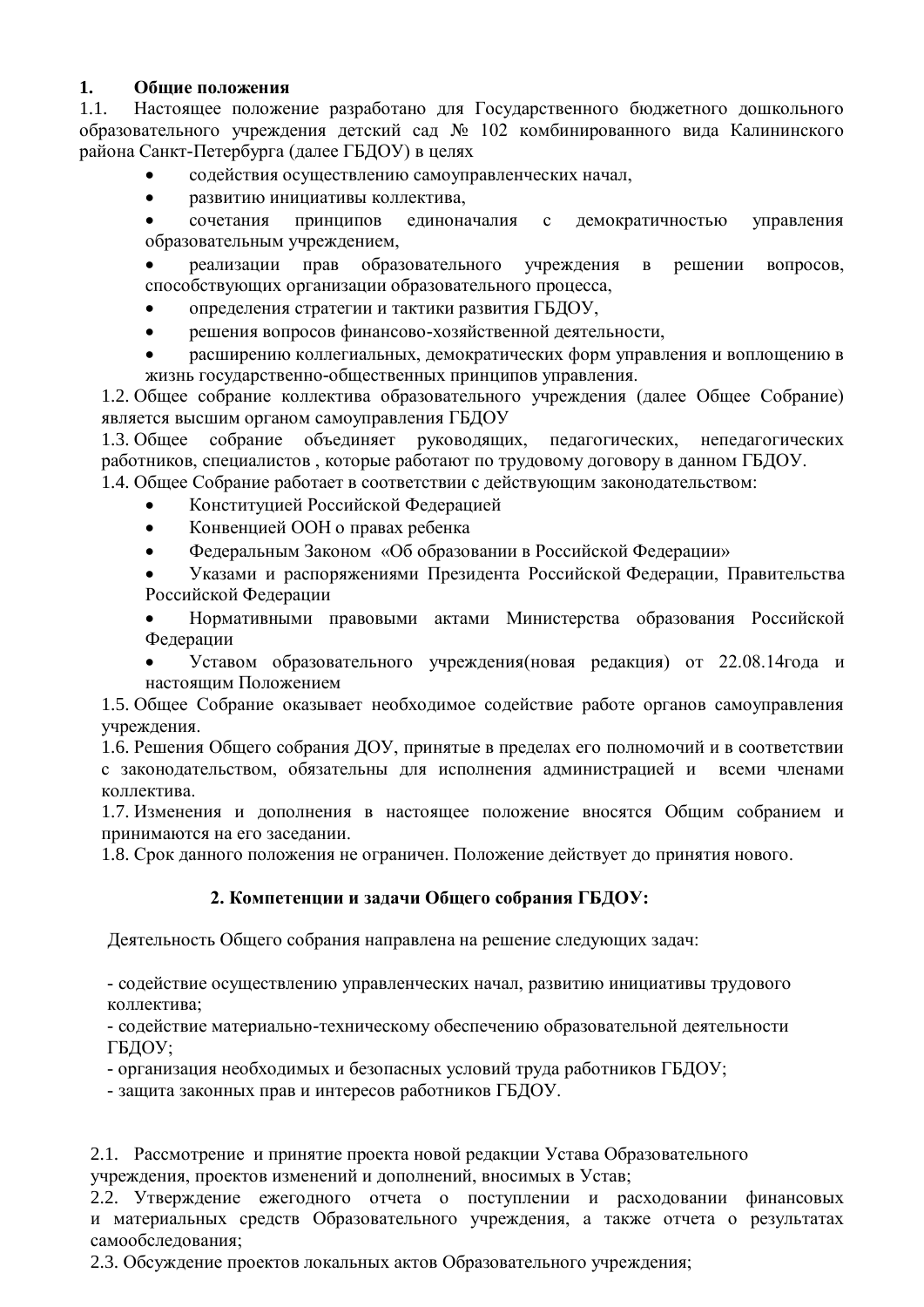2.4. Принятие правил внутреннего распорядка ГБДОУ, правил внутреннего трудового распорядка, иных локальных нормативных актов Образовательного учреждения;

2.5. Рассмотрение и обсуждение вопросов стратегии развития Образовательного учреждения;

2.6. Рассмотрение и обсуждение вопросов материально-технического обеспечения и оснащения образовательного процесса;

2.7. Заслушивание отчетов заведующего Образовательным учреждением и коллегиальных органов управления Образовательного учреждения по вопросам их деятельности;

2.8. Рассмотрение иных вопросов деятельности Образовательного учреждения, вынесенных на рассмотрение заведующим Образовательного учреждения, органом самоуправления Образовательного учреждения;

2.9. Обсуждает и рекомендует к утверждению проект коллективного договора, правила внутреннего трудового распорядка, графика работы, графика отпусков сотрудников ДОУ;

2.10. В рамках действующего законодательства принимает необходимые меры, ограждающие педагогических и других коллектива, администрацию от необоснованного вмешательства в их профессиональную деятельность, ограничения самостоятельности ДОУ, его самоуправляемости. Выходит с предложениями по этим вопросам в общественные организации, государственные и муниципальные органы управления образованием, органы прокуратуры, общественные объединения.

2.11. Избирает (переизбирает) прямым открытым голосованием членов в Попечительский совет образовательного учреждения, определяет полномочия и срок его действия.

#### 2. Права и ответственность Общего Собрания ГБДОУ

2.1. Общее Собрание ГБДОУ имеет право предлагать заведующему план мероприятий по совершенствованию работы участвовать в управлении ГБДОУ

2.2. Каждый член общего собрания имеет право:

- потребовать обсуждения Общим собранием любого вопроса, касающегося деятельности ГБДОУ, если его предложение поддержит не менее двух трети членов собрания;

– при несогласии с решением Общего собрания высказать свое мотивированное мнение, которое должно быть занесено в протокол.

#### 2.3. Общее собрание несет ответственность за:

- компетентность принимаемых решений;

– упрочение авторитетности ГБДОУ.

– за выполнение, выполнение не в полном объеме или невыполнение закрепленных за ним задач и функций;

- соответствие принимаемых решений законодательству РФ, нормативно-правовым актам.

#### 3. Организация управлением Общим Собранием ГБДОУ

3.1. В заседании Общего собрания коллектива Образовательного учреждения могут принимать участие все работники Образовательного учреждения.

3.2. Общее собрание собирается заведующим не реже одного раза в четыре месяца.

3.3. На заседании Общего собрания избирается председатель и секретарь собрания сроком на один год, которые исполняют свои обязанности на общественных началах

3.4. Общее собрание считается собранным, если на его заседании присутствует 50% и более от числа коллектива Образовательного учреждения.

3.5. Решения на Общем собрании принимаются большинством голосов от числа присутствующих членов Общего собрания.

3.6. Решение Общего собрания доводится своевременно до коллектива ДОУ и является обязательным к исполнению для всех членов трудового коллектива ДОУ.

#### 4. **Пелопроизводство**

4.1. Заседание Общего Собрания ГБДОУ, его решения оформляются протоколом